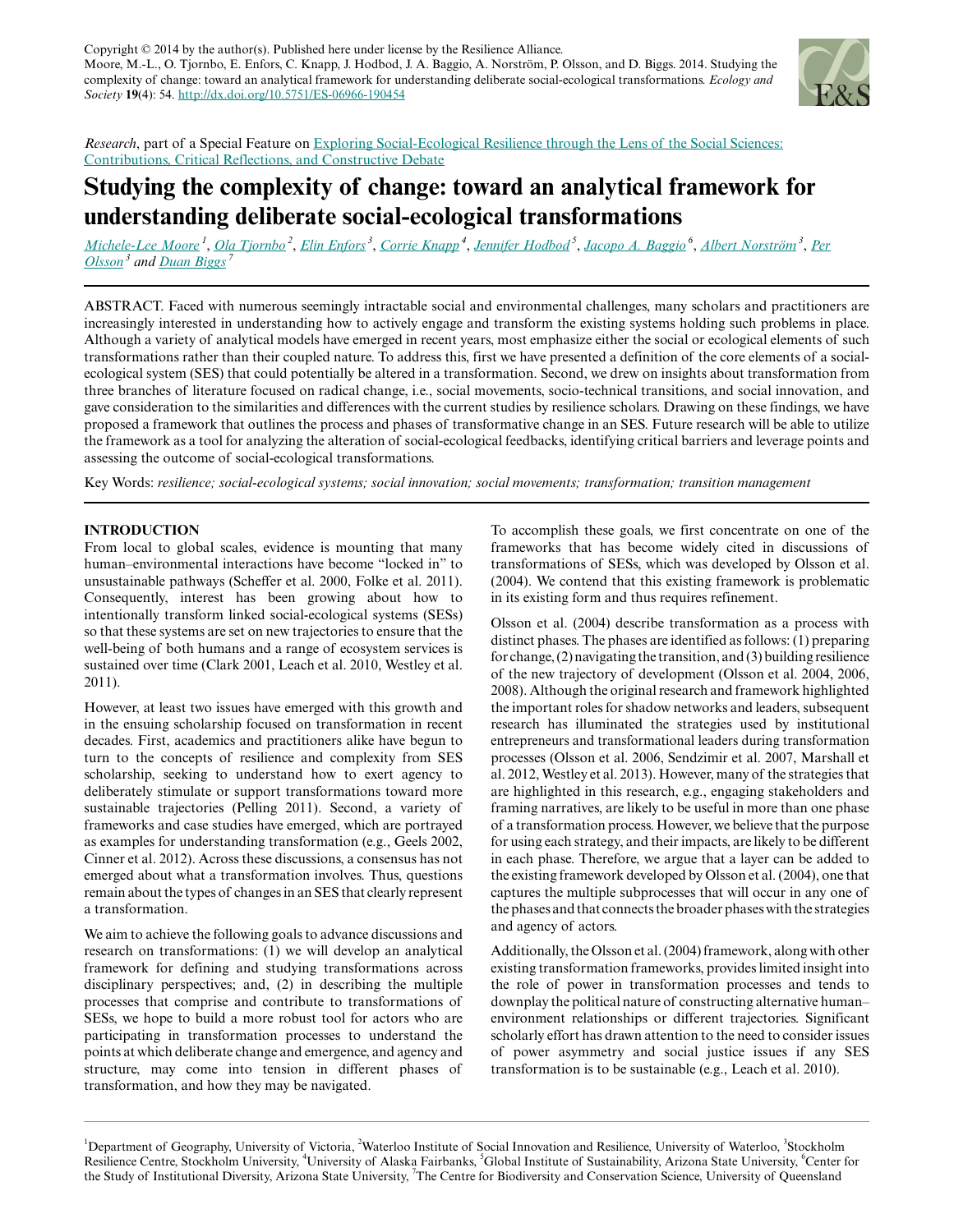However, literature beyond SES scholarship has already studied these particular concerns. For instance, emerging research on social innovation has studied more closely the different processes that may be driven by actors and networks within transformation, along with the types of power wielded, and the varying metrics that can be useful for demonstrating transformative impacts (e.g., Antadze and Westley 2012, Moore and Tjornbo 2012). Similarly, research on transition management has established the critical role that active management of subprocesses, such as that of innovative "niches," may play in shaping the path of transformation (Rotmans et al. 2001, Caniëls and Romijn 2008). Additionally, social movement theorists, and particularly those studying environmental social movements, have brought light to bear on the contested nature of any social-ecological transformation (Lockie 2004, McCormick 2010). Therefore, we argue that the Olsson et al. (2004) framework for examining social-ecological transformations could be enhanced by the insights provided by three strands of social science literature: social innovation, transition management, and social movements. We focus on these three branches of the literature because of their explicit study of transformational change, as opposed to only incremental or adaptive change in SESs.

First, a thorough definition of the core elements of an SES that are altered in a transformation process will be established, which are defined based on existing SES research but are informed by other disciplinary literature as well. In *Defining the potential for SES transformation*, we combine perspectives from the three selected branches of literature focused on transformational change, i.e., social movements, transition management, and social innovation, to build a more complete consideration of social transformation processes that will lead to improved social and ecological outcomes. Our objective is not to provide a systematic review of the transformation literature, which is a study in its own right; rather, we integrate critical insights directly into the existing transformations framework developed by Olsson et al. (2004). Although scholars within all three branches of the literature draw on theoretical concepts from complex systems thinking at times, which overlaps with SES research, we believe that they also draw on distinct theoretical constructs that will enhance the overall understanding of transformation within SESs and, particularly, the multiple subprocesses that actors can expect to face when they are deliberately attempting to stimulate or support transformation. We hope that our definition and framework create greater clarity about what can be expected to change and how the processes underpinning that change will unfold in an SES transformation.

# **DEFINING THE POTENTIAL FOR SES TRANSFORMATION**

## **Defining the SES: "what" gets transformed**

Numerous SES scholars refer to the need for transformation (Carpenter and Folke 2006, Folke et al. 2010, Pelling 2011), but a consensus about the types of changes that would actually be observed if a transformation occurred remains elusive. We begin by defining the key parts of an SES and the feedbacks between them that could potentially change during a transformation.

We suggest that any analysis of a transformation needs to examine the following ecological elements: (1) natural capital,

which includes the ecosystem processes, functions, and species configurations as described by Brand (2009); and (2) the ecosystem services that are generated by that natural capital. In using these two core elements, we build on previous research that has demonstrated that natural capital, ecosystem services, and their interactions can deliver human well-being and maintain ecosystem health (e.g., Biggs et al. 2012). Therefore, these elements provide a critical point of linkage between the social and ecological, and thus, if deliberate social transformations can be expected to alter a linked ecological system, it is these elements that are likely to be changed.

Building on the work of Westley and Antadze (2010), the key elements in social systems that can be expected to change during a transformation are the following: norms, values, and beliefs; rules and practices, such as laws, procedures, and customs; and the distribution and flow of power, authority, and resources. It must be noted that the elements of the social and ecological parts of a linked system identified by us are not homologous; that is, they are neither the same nor descend from a common origin as the notion of homology implies (Fitch 2000). Therefore, transforming any single component will be substantively different than transforming any other. However, each one serves to help maintain the structure, function, and identity of any system in the face of pressure and change, which is essential to the resilience of that linked system (Walker and Salt 2006). Therefore, we suggest (1) that these elements can be critical indicators to assess when determining whether a transformation of an SES has occurred, and (2) that the change in one of these core components has the potential to change the dominant feedbacks existing in an SES, consequently allowing a transformation to occur. Furthermore, feedbacks that reinforce these relationships are key to maintaining the overall configuration, or trajectory, of an SES (Enfors 2013). Thus, any transformation will also alter feedbacks in the system.

#### **Defining the SES: the role of scale**

Change in an SES typically takes the form of either an adaptation or transformation (Folke et al. 2010). Adaptation reflects the capacity of a system to adjust its responses to change in external drivers and internal processes (Smit and Wandel 2006, Tschakert and Dietrich 2010). For example, if overfishing reduced the abundance of one fish species, a natural predator of that species might change prey as an adaptation. However, this adaptive behavior in the ecological system will not necessarily alter any of the social or other ecological elements, or the feedback mechanisms between them, and, therefore, does not lead to a transformation. It is unlikely, for instance, that humans will stop fishing and transform their own dependence on fisheries as a food source because of this one predator's adaptation.

At a single scale, adaptation may lead to changes in the structures and activities of the system, but such change will remain confined to the scale where it was enacted. As long as an adaptation remains confined to a single scale and does not affect multiple socialecological elements, and as long as the dominant feedbacks between the ecological and social system do not change, we suggest that a transformation has not taken place.

Transformation, on the other hand, describes a form of change that is more significant than adaptation, one that recombines existing elements of a system in fundamentally novel ways. Transformations can be actively navigated or unintended (Chapin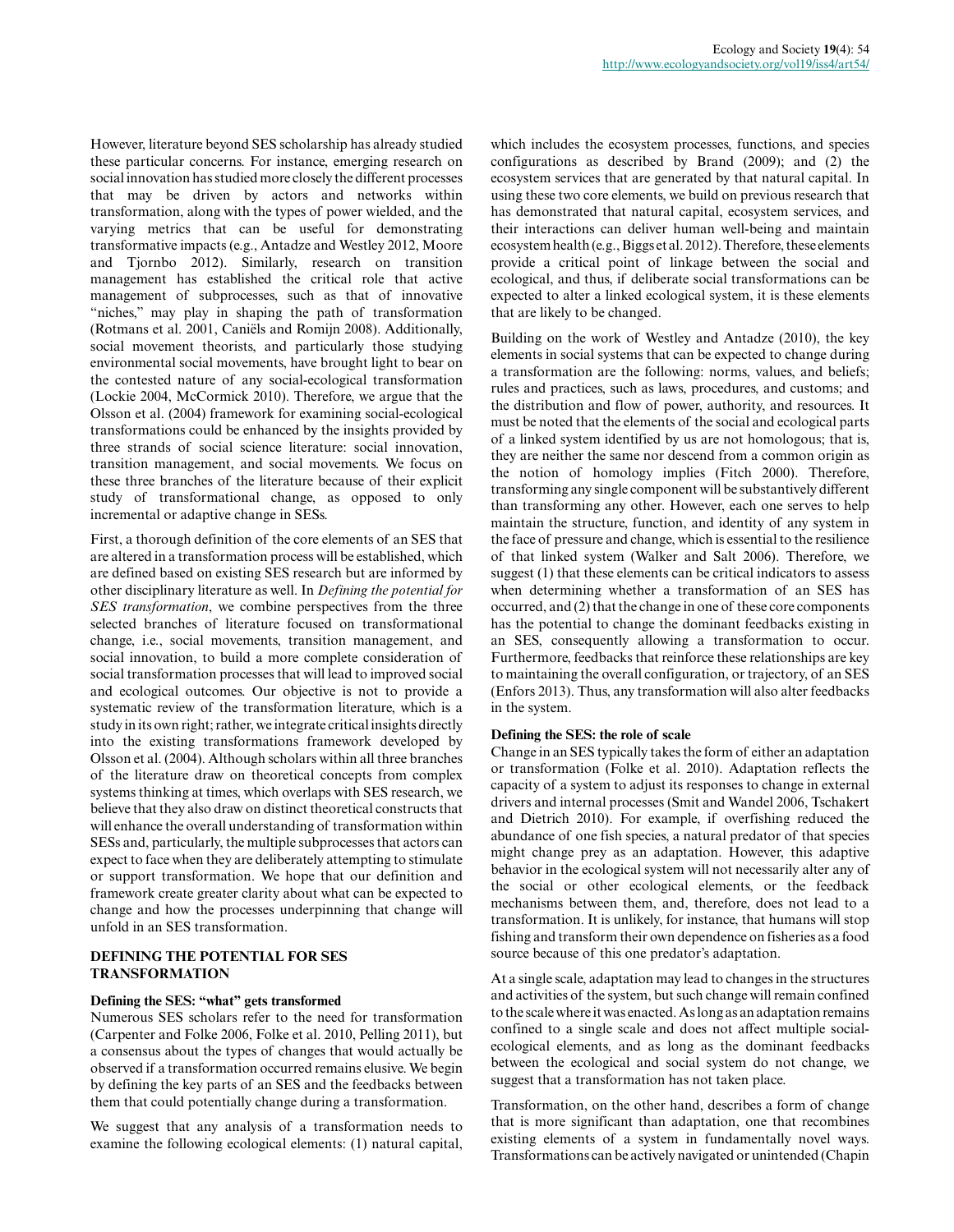et al. 2010), but we focus on social-ecological transformations that are deliberate and actively navigated because of an understanding that "the current ecological, social or economic conditions become untenable or undesirable" (Nelson et al. 2007:297). Discussions are obviously raised regarding the normative nature of such judgments of desirability and concerns about who decides (O'Brien 2012), which we will discuss in *A framework for analyzing transformation in SES*. Such transformations are also referred to as "purposive" or "directional" transformations (Berkhout 2002, Chapin et al. 2009). The alternative is a type of transformation associated with the effects of inadvertently crossing thresholds, an uncontrolled process that results from insufficient system resilience (Nelson et al. 2007). One would expect that inadvertent transformation is more likely to lead to undesirable system states with low productivity and less human well-being, whereas deliberate transformations are carried out with an intention to achieve a particular goal and, in doing so, create a fundamental shift that will enable desirable futures (Miller 2007). Transformations may start as changes at a single scale concerning a single element but lead to change at multiple scales and to multiple elements of the SES.

# **A FRAMEWORK FOR ANALYZING TRANSFORMATION IN SESs**

Thus far, we have argued that an intentional SES transformation (1) can be triggered by a deliberate change in the key elements of either the social or ecological parts of the system across more than one scale, (2) that this change has impacts on the current dominant social-ecological feedbacks, and (3) that this leads to further changes in the structure of both the social and ecological parts of the system. According to the three strands of social literature reviewed, transformation is always somewhat unpredictable and nonlinear (Geels and Schot 2007, Goldstein et al. 2010); however, some clear patterns do still exist, and these form a common thread, or set of assumptions, about transformation that has inevitably informed our framework.

First, transformation of an SES toward a more sustainable trajectory is rare because the existing structures are typically mutually reinforcing and small perturbations can be accommodated through adaptation (Park et al. 2012). Powerful actors tend to be resistant to transformation pressures and work to keep the dominant system in place, as the social movement literature has previously demonstrated (Meyer and Staggenborg 1996, Staggenborg 2011). Therefore, when a transformation does occur, it typically is the result of a confluence of transformational pressures that have a cross-scale dimension (Smith et al. 2005). For instance, in Turkey, protest against increased local mining resulted in new regulations that altered the manner in which mining developed (Özen and Özen 2009). In this instance, powerful actors were able to change cross-scale feedbacks in such a way as to make transformation possible.

Second, when it does occur, transformation is not entirely random; it is shaped both by the existing elements and interactions between them, i.e., path dependency, and deliberate agency by actors within the system (Westley et al. 2013). A distinction must be made between the socio-technical transition and social movement literature, on the one hand, and social innovation scholarship, on the other. Transition management and social movement scholarship indicates that actors can select an end point and govern the transitions toward that predetermined state (Tarrow 1998, Kemp and Loorbach 2006), recognizing the constraints of existing structural power imbalances. However, social innovation scholars contend that the course of the transformation will emerge from the interplay of agency and structure rather than be determined by either alone (Westley et al. 2006, Nicholls and Murdock 2012). As such, actors do not control the course of a transformation; rather, they can only steer it somewhat toward their goals and influence the trajectory of the transformation process (Westley et al. 2013). Resilience and SES scholars have previously stated that although transformation end points will be uncertain, sometimes actors have a clear idea of where they do not want to end up, e.g., a degraded coral reef that delivers a lower level of ecosystem services (see Olsson et al. 2008, Folke et al. 2011).

Having articulated these two major assumptions that underpin our analytical framework, we now move to build on the Olsson et al. (2004) framework as a foundation for analyzing transformation processes. To accomplish this, we outline the critical subprocesses that scholars need to consider in any analysis of transformation (Table 1). It should be noted that although we present the phases and processes sequentially, the phases may occur simultaneously or in varying order in any transformation process.

# **Triggers or "pretransformation"**

In general, scholars agree that although it is difficult to trace an exact starting point, transformations generally begin with a perturbation or crisis that serves as an opportunity (Table 1). Arguably, the perturbation could emerge internally or as an exogenous shock, and it could be social, e.g., civil unrest, election cycles, new resources, or new means of production/technology; or ecological, i.e., changes in climate or changes in soil composition or resource stocks. Ecosystems reaching a tipping point and moving toward a new regime that is entirely undesirable by anyone within the social system can be an important trigger (Scheffer et al. 2001, Biggs et al. 2009). In deliberate transformations, the more likely scenario is that actors will be trying to intentionally disrupt a dominant state that has become rigid but which locks the system into an unsustainable trajectory. The social movement literature demonstrates how marginalized groups can intentionally create such a disruption through acts of resistance and protest, and the varied sources of power that these actors may draw on even without an abundance of resources (Lin 2007, Taylor 2011). Although social movement theorists see the acts of resistance as the crux of the whole movement, they themselves are not "the transformation"; rather, they create conditions for transformability.

Such disruptions will weaken at least one or more of the social elements, but given the linked nature of an SES, they may also be associated with one or more ecological elements. To be clear, this weakening is not tantamount to a total collapse. Rather, social innovation research indicates that the disruption simply makes opportunities for intentional change more visible or transparent to agents within the system (Dorado 2005). For example, a new study that reports an alarming decline of ecosystem services, or a new protest campaign on a specific issue, can lead to a sudden reevaluation of existing legal frameworks and management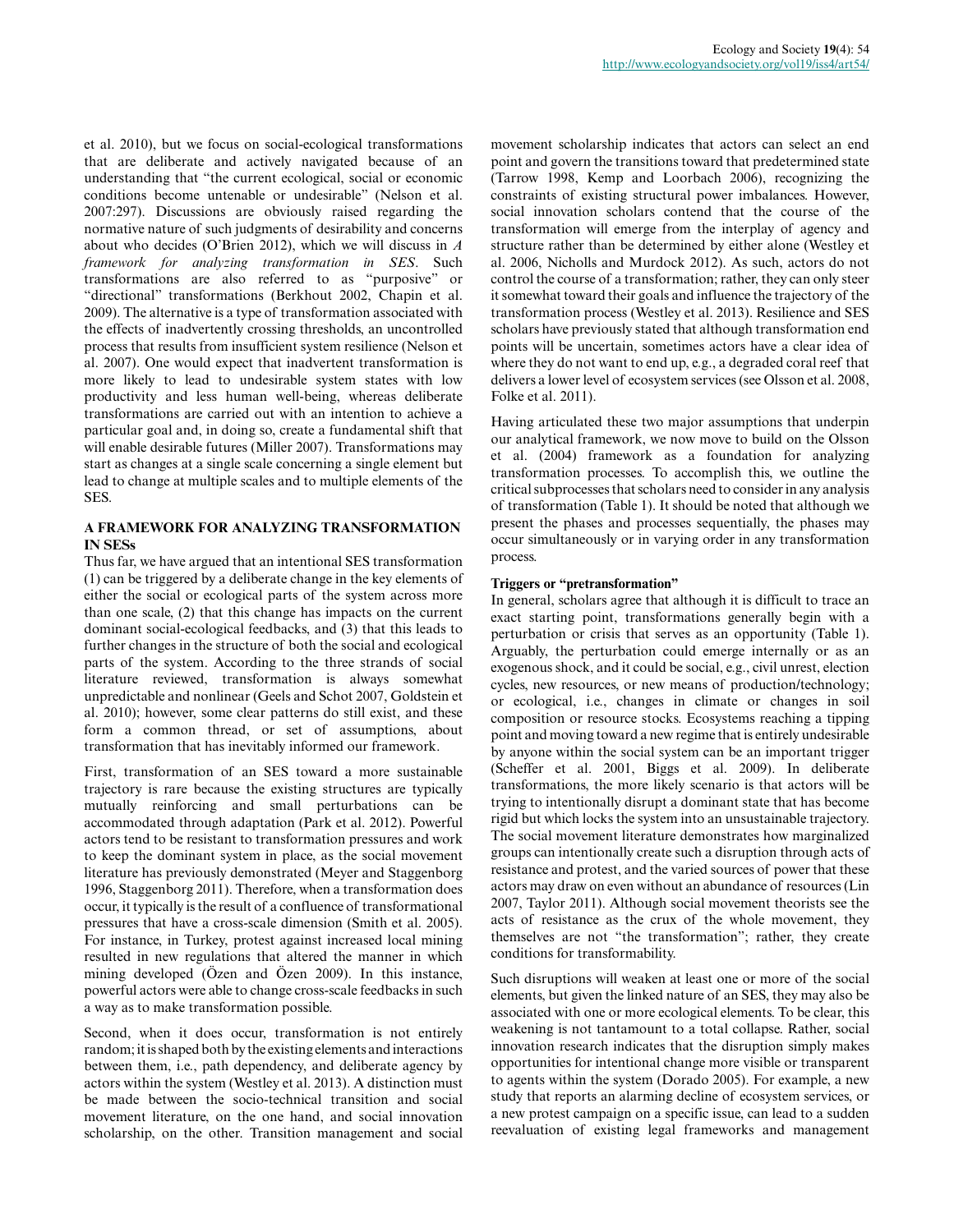**Table 1.** Framework for analyzing the multiple subprocesses in each phase of a social-ecological system transformation process.

| Triggers or Pretransformation                                                                                                                                                                            |                                                                                                                                                                            |
|----------------------------------------------------------------------------------------------------------------------------------------------------------------------------------------------------------|----------------------------------------------------------------------------------------------------------------------------------------------------------------------------|
| Characterized by major social or ecological disruptions, which in turn,<br>create windows of opportunity<br>Opportunity contexts change throughout the process of                                        | Crossley 2002, Olsson et al. 2004, Polletta 2004, Biggs et al. 2009, Gelcich<br>et al. 2010                                                                                |
| transformation but typically become transparent enough at certain<br>points for agents to navigate to another phase                                                                                      | Dorado 2005, Westley et al. 2013                                                                                                                                           |
| Preparing for change                                                                                                                                                                                     |                                                                                                                                                                            |
| Sensemaking - analysis of the structures that are most problematic for<br>current trajectory                                                                                                             | Kemp et al. 1998, Staggenborg 2011                                                                                                                                         |
| Envisioning - generating new innovations and visions for the future<br>Gathering momentum - self-organization around new ideas, networks                                                                 | Weisbord and Janoff 2000, Enfors et al. 2008                                                                                                                               |
| of support are often created and mobilized, experimentation in<br>protected "niches"                                                                                                                     | Olsson et al. 2004, 2006, 2008, Cumming et al. 2013, Moore and Westley<br>2011, Nyström et al. 2012, Seyfang and Haxeltine 2012, Smith and Raven<br>2012, Staggenborg 2011 |
| Navigating the transition                                                                                                                                                                                |                                                                                                                                                                            |
| Selecting - choosing which innovation or change process in which to<br>invest social, intellectual, and financial capital                                                                                | Smith and Stirling 2010, Tjornbo and Westley 2012                                                                                                                          |
| Learning - evaluating the results of earlier experiments and developing<br>shared understandings or new forms of knowledge                                                                               | Tarrow 1998, Geels 2002, Tilly 2004, Seyfang and Haxeltine 2012                                                                                                            |
| Adoption - widespread uptake or replication of innovative change that<br>was successful in experimental stage, tipping point                                                                             | Scheffer et al. 2001, Olsson et al. 2006, Biggs et al. 2009, Moore et al. 2012                                                                                             |
| Institutionalizing the new trajectory                                                                                                                                                                    |                                                                                                                                                                            |
| Routinization - managing dynamic stability to embed new trajectory<br>and establish or strengthen new feedbacks<br>Strengthening cross-scale relationships - involves scaling up the change,             | Yin 1981, Larana et al. 1994, Chapin et al. 2010, Folke et al. 2010,<br>Nyström et al. 2012                                                                                |
| which often involves a different type of innovation than was created<br>originally in niche (needs to suit different contexts),<br>Stabilization - transformed system reaches new "attractor" but active | Westley and Antadze 2010, Moore et al. 2012                                                                                                                                |
| resistance from powerful actors at different scales is likely, and actors                                                                                                                                |                                                                                                                                                                            |
| need to deal with next, unanticipated perturbations                                                                                                                                                      | Avelino and Rotmans 2009, Moore and Tiornbo 2012, Riddell et al. 2012                                                                                                      |
|                                                                                                                                                                                                          |                                                                                                                                                                            |

practices. In these instances, new opportunities emerge for actors to influence change (see, e.g., Riddell et al. 2012).

# **Preparing for change: sense making, envisioning, and gathering momentum**

In the current SES literature, Olsson et al. (2004) propose that a preparation phase is needed to respond to any sort of "trigger." However, it remains unclear "who" ought to prepare the system for change or the rate at which this should be undertaken. Social movement literature predominantly focuses on the "collective," although scholars recognize the significance of leaders within the collective (Crossley 2002). However, social innovation and transition management research contends that institutional and policy entrepreneurs will likely be the most effective at challenging the current trajectory and finding key leverage points to accomplish this challenge (Schot et al. 1994, Huitema et al. 2011, Moore and Westley 2011). The challenge is that depending on the power and interests of who controls or leads this stage, they may fail to consider how the transformation might influence the suite of social and ecological processes (Foucault and Hoy 1986). We propose that any analysis of transformation needs to consider both types of actors, i.e., collectives and individuals, and how they may be shaping this process.

Regardless of who leads, we argue that three subprocesses are critical to this phase, including sense making, envisioning, and gathering momentum. Building on Olsson et al. (2004), social innovation and social movement research shows that for actors to prepare the system for transformation, the first step involves making sense of the current situation, by analyzing what elements of the SES and the scales of those elements make the system's current trajectory most problematic or vulnerable. Sense making is a process by which individuals "construct meaningful explanations for situations and their experiences within those situations" (Gioia 1986:61). Such a process is necessary when the need for change is evident but the "how" or "what" to change is not (Moore et al. 2012). However, it can also be viewed as a deliberate process whereby actors are able to assert their interpretation of a problem and mobilize others to self-organize around a new idea or practice that addresses the issue (Kemp et al. 1998, Weick and Sutcliffe 2007). In the social movement literature, this is described as building "collective action frames," which create a common story and purpose to motivate action (Staggenborg 2011).

Sense making is often followed by attempts to create an understanding that a different order of things is possible, or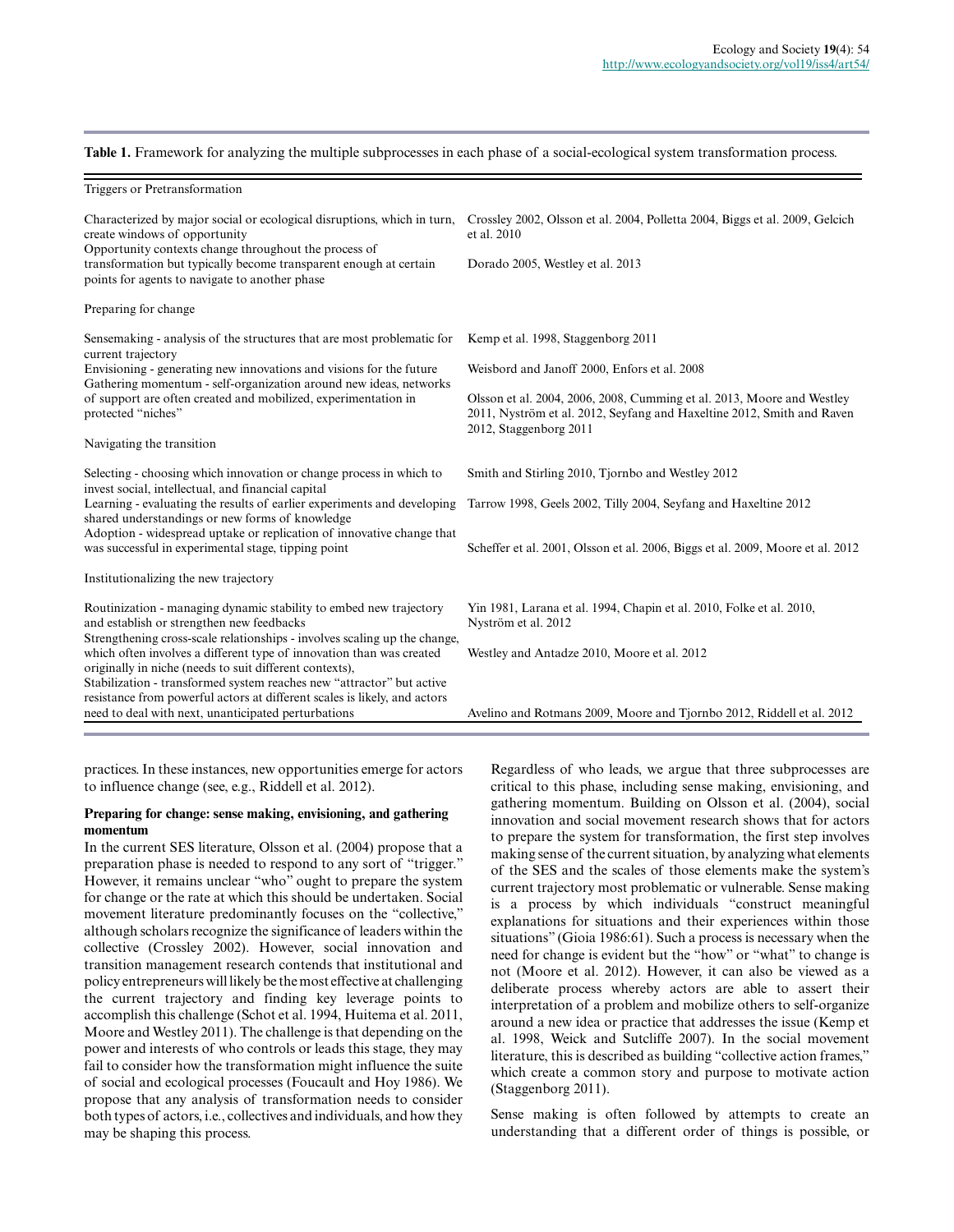envisioning alternative pathways. In an SES, the process may involve imagining how a fundamental change in human– environment relations could manifest, in terms of alternative management practices, organizational forms, or cognitive relations to nature. Scenario planning or other participatory planning processes may be useful tools for the process of envisioning because they force people to think explicitly about alternative situations and consider key uncertainties (e.g., Enfors et al. 2008). Although numerous case studies demonstrate the value of such envisioning and participatory planning processes, there is often an implicit assumption that once different scenarios are established and agreed on, the preferred scenario will automatically be implemented, even though this is rarely the case. Thus, our analytical framework highlights that envisioning is simply one subprocess in one phase of a much broader development.

Having undertaken sense making and the development of a new vision, the next step is to gather momentum to move the system in that direction, typically achieved by convening a coalition of supporters. Social movement theorists describe the range of techniques to mobilize support (Tarrow 1998, Tilly 2004). One such mechanism, which has been recognized by SES, social movement, and social innovation scholars alike (Moore and Westley 2011, Staggenborg 2011), involves developing networks that help to build a shared identity for those desiring transformation. Building support networks can be especially important in highly complex and uncertain environments when change is deemed necessary but impossible for any one actor to achieve. However, it should be noted that different network structures will be important in different phases of the transformation process, and therefore, individuals will need to utilize different skill sets to mobilize the resources from within those network structures at various points in the transformation process (Moore and Westley 2011).

In addition to support, a clear understanding of which imagined scenario holds the most promise is needed. The act of making these strategic decisions to select a specific trajectory or scenario is often neglected by SES scholarship (Marshall et al. 2012). To build this understanding and to make an informed choice, experimentation with alternatives that allows people to learn about social-ecological links and feedbacks is crucial (Geels 2002, Nyström et al. 2012). In turn, this demands that arenas for experimentation and innovation testing exist. In the literature on social transitions, the concept of transformative niches is used to describe spaces where new radical innovations are tested and developed (Seyfang and Haxeltine 2012, Smith and Raven 2012). Although transition management theorists have predominantly focused on technical innovations, social innovation research reminds us that transformative innovations will be social, including processes, practices, policies, or programs, and not mere technical products. Macrolevel institutions can create the opportunities for niches to develop, or the niches may selforganize out of grass-roots efforts and, later, transform the institutions. These "protected" spaces allow for new types of social-ecological dynamics to emerge (Cumming et al. 2013). Eventually, experiments that are successful within niches can provide innovations that may be scaled up and out in subsequent phases.

## **Navigating the transition: selecting, learning, and adopting**

When newly tested innovations have the potential to alter major social and ecological structures across multiple scales, transition management theorists argue that they may begin to be accepted, i.e., pull effect, or intensively advocated, i.e., push effect, as the protected niche develops (Smith and Raven 2012). Transition management scholars also claim that an innovation can "take off" at this stage, enabled by an opportunity that makes the system more open for change (Geels 2005). Therefore, actors attempting to deliberately stimulate or steer a transformation need to be aware that three important processes characterize the navigating phase: selecting, learning, and adopting.

Typically, multiple, competing pathways are possible at this point, depending on how many possible scenarios were generated during the previous envisioning activities. Thus, navigating toward the transition will require that the networks and social movements that have been generating momentum and support for change will need to go through a process of selecting the ideas or practices that were previously tested in a niche and that will come to dominate posttransformation (Smith and Stirling 2010). Social innovation research cautions that this phase is often skipped, and consequently, resources, including financial, social, and intellectual capital, are spread too thin (Moore et al. 2012, Tjornbo and Westley 2012).

Transition management and social innovation literature emphasizes the importance of learning in this phase because learning helps to inform the selection process. Although the social movement literature also recognizes learning, describing it as occurring by developing and sharing collective action frames (Tarrow 1998, Tilly 2004), social movement theorists also recognize that those with structural power will tend to more easily dominate the selection process. Thus, issues of equity, vulnerability, and democratic process are acute for the "selection" activities (Tilly 2004). Consequently, actors seeking to stimulate or support transformation could benefit from an evaluation process that directly examines these issues, as well as helps to determine if changes to core elements of the social and ecological system within any scale are being altered in a way that supports a more resilient trajectory for the system.

Adoption is the last key process of the navigation phase. In the social innovation, social transition, and social movement literature, adoption is understood to involve the widespread uptake of a novel idea into the mainstream. Often, the adoption period is referred to as "diffusion" or "scaling out" by those interested in general innovation (Moore et al. 2012). However, all three theoretical strands, as well as the original Olsson et al. (2004) framework, focus on the role of social outcomes in this process, while largely neglecting the role of ecological outcomes. We argue that actors will need to evaluate both ecological and social outcomes at different scales and the related feedbacks before adopting a new idea or practice. Otherwise, transformations may occur that do not improve the capacity to learn from, respond to, and manage dynamic systems.

## **Institutionalizing the new trajectory: routinization, strengthening cross-scale relationships, and stabilization**

Although Olsson et al. (2006) refer to this phase as "building resilience," we have reframed this phase to emphasize the need to institutionalize any new trajectory. We propose that as adoption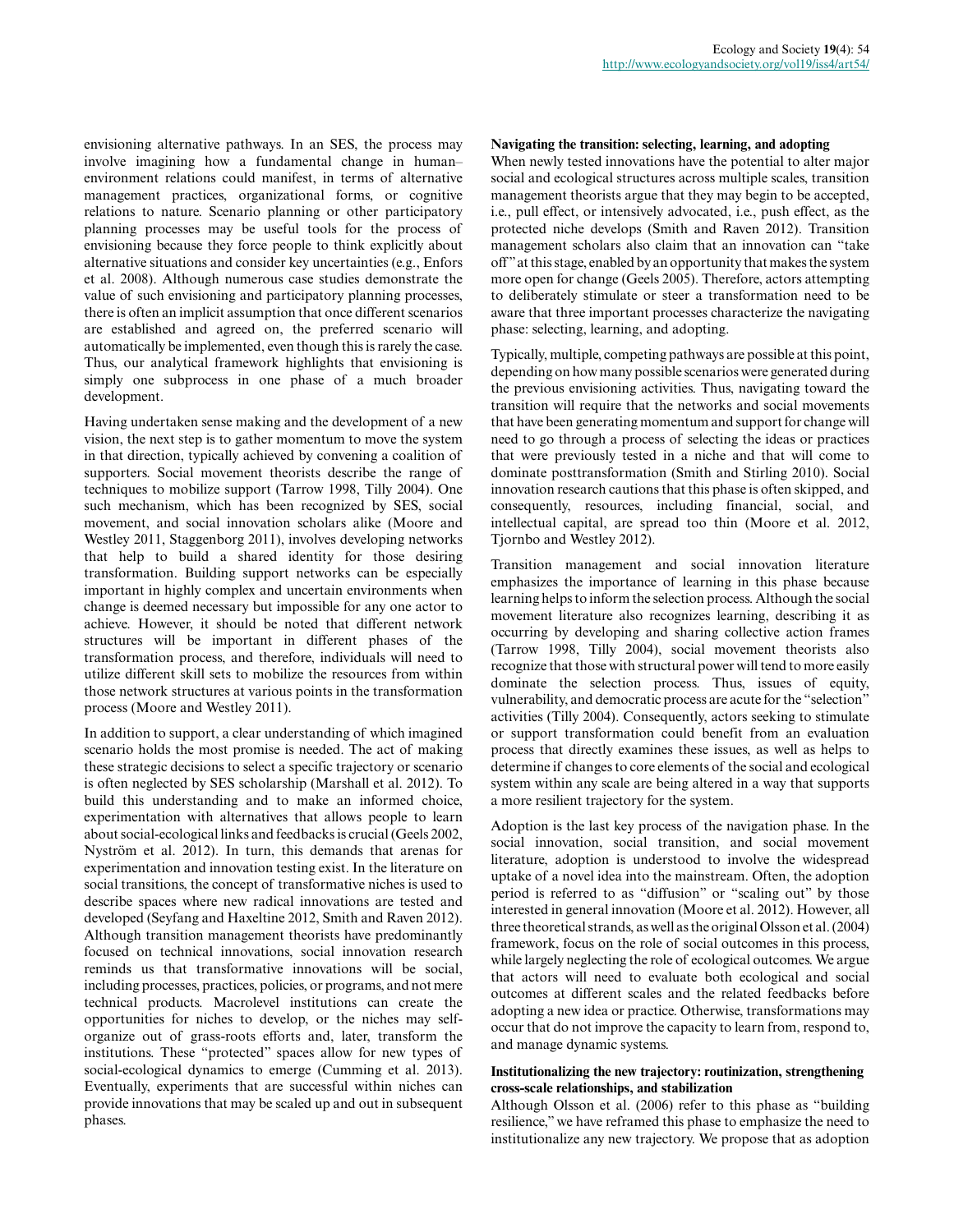occurs, new dominant social-ecological feedbacks become established and strengthened. However, these may result from emergent, self-organizing properties of the system and may not entirely be determined by the strategic agency of an actor or collective social movement. Therefore, the challenge within this phase is building the resilience of the new trajectory by strengthening positive feedbacks, while simultaneously maintaining adaptive and transformative capacity to respond to unanticipated perturbations in the future (Chapin et al. 2010, Folke et al. 2010). It is the combination of building stability and remaining able to change that is referred to as "dynamic stability" (Folke et al. 2011). Key processes in this phase are routinization, strengthening cross-scale relationships, and stabilizing.

Routinization within the social elements of an SES marks an important transition from the period in which new practices for a new trajectory are adopted to one in which these practices become standard (Bartunek et al. 2007). Previous scholarship indicates that the process of routinization involves the following: (1) the dedication of funds to the new process or program and (2) the classification of personnel involved in implementing and maintaining this now standard practice (Yin 1981). Furthermore, routinization will typically require corresponding changes to laws and organizational structures (Moore et al. 2012). The importance of such changes is that they are likely to outlast the informal networks and involvement of entrepreneurial agents that have influenced the transformation in the previous two phases (Moore et al. 2012). In fact, this particular phase will likely involve leadership from different agents than the charismatic leaders who may have been involved in the earlier phases because routinization requires very different skill sets than the generation or envisioning of a new trajectory (Westley et al. 2013). We interpret that much of the social movement literature treats this as a period when "success" has been achieved or a social movement is largely "done," although new social movement theorists do argue that existing networks may just become latent and "hidden" until their activation is required once more (Larana et al. 1994). Our contention is that a transformation that will be durable in impact and affect broader scales or other structures will still require this entire phase.

For the ecological elements, routinization can be understood to involve a period in which new dominant feedbacks stabilize ecosystem services and natural capital into the new trajectory (Nyström et al. 2012). Although metaphorical concepts, such as the notion of an "attractor" in a stability landscape (Walker and Salt 2006, Scheffer 2010), help to identify the dynamics involved in ecological structures significantly changing and then restabilizing, there is still a paucity of understanding regarding the full mechanisms at work. Thus, actors involved in deliberately steering a transformation will need to be attentive to attractors and to shifting feedback mechanisms.

Although Olsson et al. (2004) acknowledge the importance of cross-scale interactions during the transformation process, we argue that it is more precise to consider this phase as marked by efforts to scale up new approaches or practices to create change across multiple scales, based on social innovation research. Recalling that the previous phase involves the adoption of a new policy or practice that will contribute to the transformation of the SES, adoption often focuses on scaling out, defined as a replication of that practice or policy in several different locations

(Moore et al. 2012). Scaling up often requires a different type of policy or initiative than was originally created, or it may involve different natural capital or different ecosystem services at a scale above or below the scale at which the transformation process began (Westley and Antadze 2010).

In strengthening the cross-scale interactions and undertaking processes for routinization, stabilization of the new trajectory may occur. However, stabilization involves two main concerns. First, throughout any transformation process, there is likely to be active resistance by actors with power or by dominant species in a particular ecosystem (Avelino and Rotmans 2009, Moore and Tjornbo 2012). As social movement theorists have demonstrated repeatedly, these actors can weaken the efforts for change, and in particular, we contend that they can serve as a barrier to changing feedback loops, or that they may change them in unintended ways (Özen and Özen 2009). It is important that anyone exerting agency in this phase continues to push for small "wins" in achieving a more sustainable trajectory and resists attempts by others to keep redefining or reverting from the potential transformation. Second, given the uncertainty that exists around social-ecological interconnections and feedback mechanisms, unintended consequences may appear in this phase (Westley et al. 2006). Responding to emergent concerns while preparing to address future windows of opportunity for change will ensure that the transformation process reaches stability, but that it is not treated as a final end point. For with the dynamics of any transformation, change and stability will be an ongoing relationship.

# **CONCLUSIONS**

Numerous reasons exist for why individuals or collectives may be interested in deliberately stimulating or supporting transformation of SESs. For instance, in international development, transformation may be desired when the existing social-ecological conditions are holding the system in a poverty trap. In conservation management, transformation may be important for regions where humans are degrading the capacity of the system to self-organize, maintain diversity, and provide critical ecosystem functions. Given the heightened attention to the idea that humans need to actively transform our current, unsustainable systems, we have attempted to provide a clear definition of what a transformation entails and a framework for conceptualizing the multiple subprocesses that comprise the various phases of a transformation in linked SESs.

The result is that we have defined the core social and ecological elements that may potentially be altered in any transformation process, recognizing that feedback mechanisms between those elements will also change. Ultimately, we propose that there is a minimum specification as to what constitutes a transformation of an SES; that is, at least one core element in each of the social and ecological parts of the system across multiple scales must be altered for it to constitute a potential transformation. In turn, this will change the dominant feedbacks, and a new feedback will emerge. We recognize that this maintains a dualistic perspective of the social and the ecological parts of a system, rather than adopting an integrated approach. However, we contend that greater analytical specificity can be developed by continuing to treat the elements of a system as linked, but not homologous.

We have also outlined how the enhancement of the existing Olsson et al. (2004) framework can give more careful consideration to both power and the subprocesses that will exist in any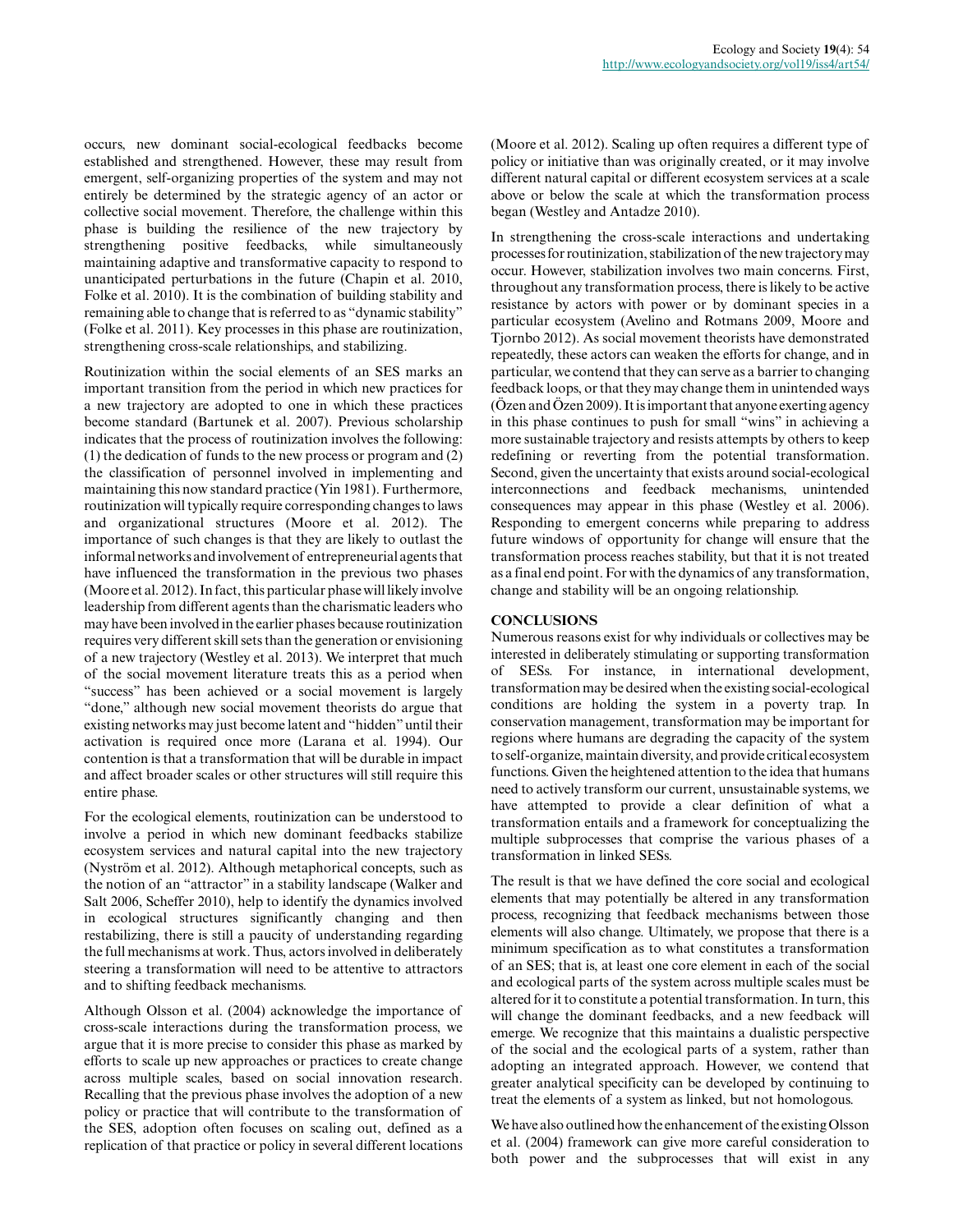transformation, which is well supported by existing research on social innovation, transition management, and social movements. The social movement literature repeatedly highlights that any transformative change will only be sustainable if it creates more just circumstances. However, opportunities to reinforce the power of dominant actors while marginalizing others are numerous and can particularly shape the trajectory if not countered during the preparatory phase. However, all three strands of literature remind us that groups marginalized by the current system often stimulate transformations and use alternative sources of power throughout the process. Finally, though, social innovation literature is explicit that the idea of neutralizing or depoliticizing transformation processes is neither possible, nor even desirable, given that any durable transformation will require altering the dominant structures of power and embedding the newly reconfigured socialecological elements and feedbacks within our institutions so that the new trajectory itself gains power.

The potential exists for scholars across disciplines to utilize the framework as a tool for analyzing the alteration of socialecological feedbacks, identifying critical barriers and leverage points within the processes, and assessing the outcome of socialecological transformations. Additionally, such testing will help to further refine the framework. However, we believe that this framework provides an important contribution to bridge the social and ecological understandings of transformation so that a more integrated approach can be applied in the future.

*Responses to this article can be read online at:* [http://www.ecologyandsociety.org/issues/responses.](http://www.ecologyandsociety.org/issues/responses.php/6966) [php/6966](http://www.ecologyandsociety.org/issues/responses.php/6966)

#### **Acknowledgments:**

*The authors would like to acknowledge the support of the Resilience Alliance Young Scholars (RAYS) network in developing the Transformations project. Support for J. A. Baggio's contribution was provided by the Haynes Foundation, Center for the Study of Institutional Diversity and NSF Grant GEO-1115054.*

## **LITERATURE CITED**

Antadze, N., and F. R. Westley. 2012. Impact metrics for social innovation: barriers or bridges to radical change? *Journal of Social Entrepreneurship* 3(2):133-150. [http://dx.doi.](http://dx.doi.org/10.1080%2F19420676.2012.726005) [org/10.1080/19420676.2012.726005](http://dx.doi.org/10.1080%2F19420676.2012.726005)

Avelino, F., and J. Rotmans. 2009. Power in transition: an interdisciplinary framework to study power in relation to structural change. *European Journal of Social Theory* 12 (4):543-569. [http://dx.doi.org/10.1177/1368431009349830](http://dx.doi.org/10.1177%2F1368431009349830) 

Bartunek, J. M., J. Trullen, S. Immediato, and F. Schneider. 2007. Front and backstages of the diminished routinization of innovations: what innovation research makes public and organizational research finds behind the scenes. *Strategic Entrepreneurship Journal* 1(3-4):295-314. [http://dx.doi.org/10.1002/](http://dx.doi.org/10.1002%2Fsej.21) [sej.21](http://dx.doi.org/10.1002%2Fsej.21)

Berkhout, F. 2002. Technological regimes, path dependency and the environment. *Global Environmental Change* 12(1):1-4. [http://](http://dx.doi.org/10.1016%2FS0959-3780%2801%2900025-5) [dx.doi.org/10.1016/S0959-3780\(01\)00025-5](http://dx.doi.org/10.1016%2FS0959-3780%2801%2900025-5) 

Biggs, R., S. R. Carpenter, and W. A. Brock. 2009. Turning back from the brink: detecting an impending regime shift in time to avert it. *Proceedings of the National Academy of Sciences of the United States of America* 106(3):826-831. [http://dx.doi.](http://dx.doi.org/10.1073%2Fpnas.0811729106) [org/10.1073/pnas.0811729106](http://dx.doi.org/10.1073%2Fpnas.0811729106) 

Biggs, R., M. Schlüter, D. Biggs, E. L. Bohensky, S. BurnSilver, G. Cundill, V. Dakos, T. M. Daw, L. S. Evans, K. Kotschy, A. M. Leitch, C. Meek, A. Quinlan, C. Raudsepp-Hearne, M. D. Robards, M. L. Schoon, L. Schultz, and P. C. West. 2012. Towards principles for enhancing the resilience of ecosystem services. *Annual Review of Environment and Resources* 37:421-448. [http://](http://dx.doi.org/10.1146%2Fannurev-environ-051211-123836) [dx.doi.org/10.1146/annurev-environ-051211-123836](http://dx.doi.org/10.1146%2Fannurev-environ-051211-123836)

Brand, F. 2009. Critical natural capital revisited: ecological resilience and sustainable development. *Environmental Economics* 68(3):605-612. [http://dx.doi.org/10.1016/j.ecolecon.2008.09.013](http://dx.doi.org/10.1016%2Fj.ecolecon.2008.09.013)

Caniëls, M. C. J., and H. A. Romijn. 2008. Strategic niche management: towards a policy tool for sustainable development. *Technology Analysis & Strategic Management* 20(2):245-266. [http://dx.doi.org/10.1080/09537320701711264](http://dx.doi.org/10.1080%2F09537320701711264) 

Carpenter, S. R., and C. Folke. 2006. Ecology for transformation. *Trends in Ecology & Evolution* 21(6):309-315. [http://dx.doi.](http://dx.doi.org/10.1016%2Fj.tree.2006.02.007) [org/10.1016/j.tree.2006.02.007](http://dx.doi.org/10.1016%2Fj.tree.2006.02.007) 

Chapin, F. S., III, S. R. Carpenter, G. P. Kofinas, C. Folke, N. Abel, W. C. Clark, P. Olsson, D. M. Stafford Smith, B. Walker, O. R. Young, F. Berkes, R. Biggs, J. M. Grove, R. L. Naylor, E. Pinkerton, W. Steffen, and F. J. Swanson. 2010. Ecosystem stewardship: sustainability strategies for a rapidly changing planet. *Ecology and Evolution* 25(4):241-249. [http://dx.doi.](http://dx.doi.org/10.1016%2Fj.tree.2009.10.008) [org/10.1016/j.tree.2009.10.008](http://dx.doi.org/10.1016%2Fj.tree.2009.10.008) 

Chapin, F. S., III, G. P. Kofinas, and C. Folke. 2009. *Principles of ecosystem stewardship: resilience-based natural resource management in a changing world.* Springer, Berlin, Germany.

Cinner, J. E., T. M. Daw, T. R. McClanahan, N. Muthiga, C. Abunge, S. Hamed, B. Mwaka, A. Rabearisoa, A. Wamukota, E. Fisher, and N. Jiddawi. 2012. Transitions toward co-management: the process of marine resource management devolution in three east African countries. *Global Environmental Change* 22 (3):651-658. [http://dx.doi.org/10.1016/j.gloenvcha.2012.03.002](http://dx.doi.org/10.1016%2Fj.gloenvcha.2012.03.002) 

Clark, W. C. 2001. A transition toward sustainability. *Ecology Law Quarterly* 27(4):1021-1076.

Crossley, N. 2002. *Making sense of social movements.* Open University Press, Buckingham, UK.

Cumming, G. S., P. Olsson, Chapin, F. S., III, and C. S. Holling. 2013. Resilience, experimentation, and scale mismatches in socialecological landscapes. *Landscape Ecology* 28(6):1139-1150. [http://dx.doi.org/10.1007/s10980-012-9725-4](http://dx.doi.org/10.1007%2Fs10980-012-9725-4)

Dorado, S. 2005. Institutional entrepreneurship, partaking, and convening. *Organization Studies* 26(3):385-414 [http://dx.doi.](http://dx.doi.org/10.1177%2F0170840605050873) [org/10.1177/0170840605050873](http://dx.doi.org/10.1177%2F0170840605050873)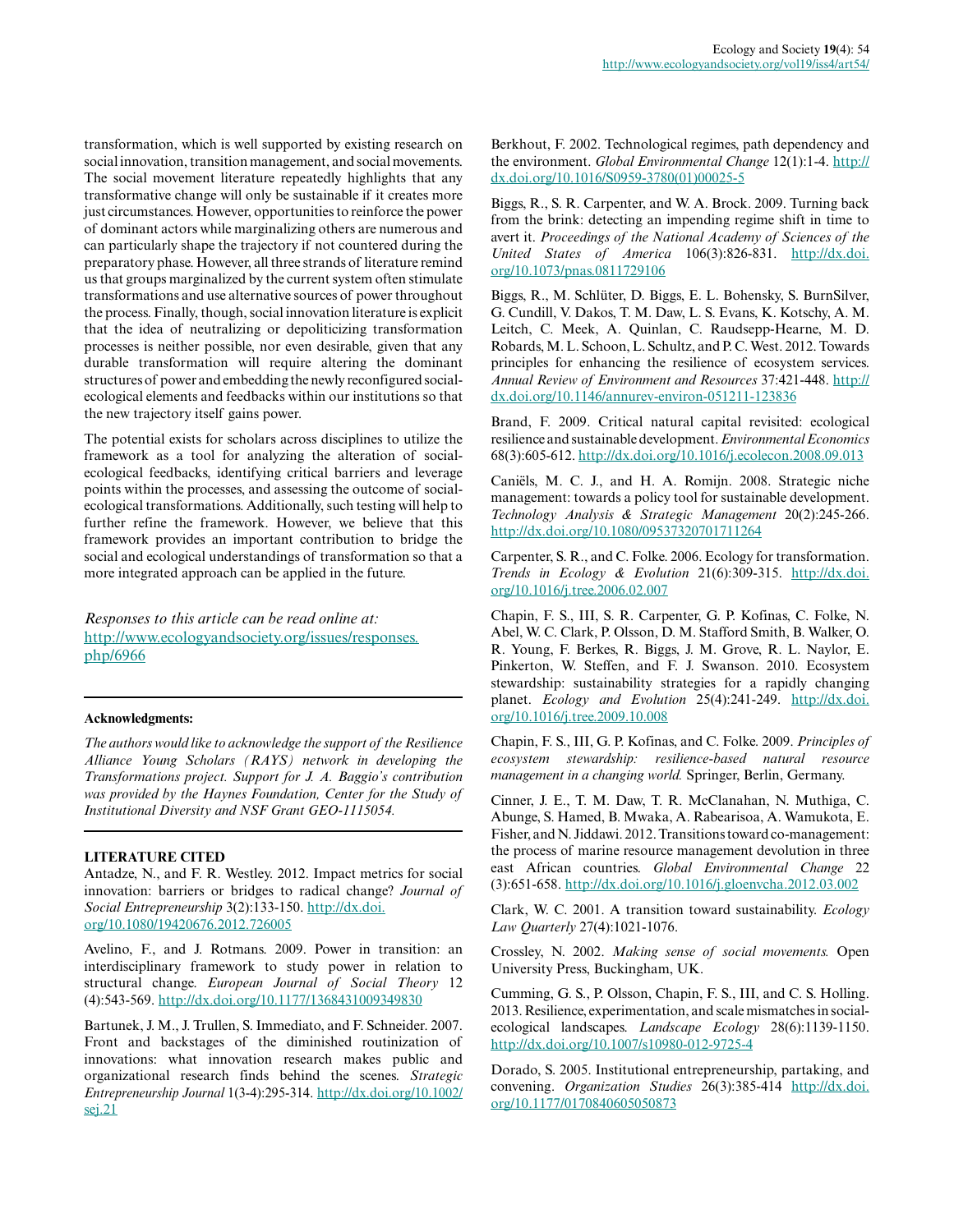Enfors, E. 2013. Social–ecological traps and transformations in dryland agro-ecosystems: using water system innovations to change the trajectory of development. *Global Environmental Change* 23(1):51-60. [http://dx.doi.org/10.1016/j.gloenvcha.2012.10.007](http://dx.doi.org/10.1016%2Fj.gloenvcha.2012.10.007) 

Enfors, E. I., L. J. Gordon, G. D. Peterson, and D. Bossio. 2008. Making investments in dryland development work: participatory scenario planning in the Makanya catchment, Tanzania. *Ecology and Society* 13(2): 42. [online] URL: [http://www.ecologyandsociety.](http://www.ecologyandsociety.org/vol13/iss2/art42/) [org/vol13/iss2/art42/](http://www.ecologyandsociety.org/vol13/iss2/art42/)

Fitch, W. M. 2000. Homology: a personal view on some of the problems. *Trends in Genetics* 16(5):227-231. [http://dx.doi.](http://dx.doi.org/10.1016%2FS0168-9525%2800%2902005-9) [org/10.1016/S0168-9525\(00\)02005-9](http://dx.doi.org/10.1016%2FS0168-9525%2800%2902005-9)

Folke, C., S. R. Carpenter, B. Walker, M. Scheffer, T. Chapin, and J. Rockström. 2010. Resilience thinking: integrating resilience, adaptability and transformability. *Ecology and Society* 15(4): 20. [online] URL: [http://www.ecologyandsociety.org/vol15/iss4/](http://www.ecologyandsociety.org/vol15/iss4/art20/) [art20/](http://www.ecologyandsociety.org/vol15/iss4/art20/)

Folke, C., Å. Jansson, J. Rockström, P. Olsson, S. R. Carpenter, F. S. Chapin III, A.-S. Crépin, G. Daily, K. Danell, J. Ebbesson, T. Elmqvist, V. Galaz, F. Moberg, M. Nilsson, H. Österblom, E. Ostrom, Å. Persson, G. Peterson, S. Polasky, W. Steffen, B. Walker, and F. Westley. 2011. Reconnecting to the biosphere. *AMBIO* 40 (7):719-738. [http://dx.doi.org/10.1007/s13280-011-0184-y](http://dx.doi.org/10.1007%2Fs13280-011-0184-y) 

Foucault, M., and D. C. Hoy. 1986. *Foucault: a critical reader.* Blackwell, Oxford, UK.

Geels, F. W. 2002. Technological transitions as evolutionary reconfiguration processes: a multi-level perspective and a casestudy. *Research Policy* 31(8-9):1257-1274. [http://dx.doi.](http://dx.doi.org/10.1016%2FS0048-7333%2802%2900062-8) [org/10.1016/S0048-7333\(02\)00062-8](http://dx.doi.org/10.1016%2FS0048-7333%2802%2900062-8)

Geels, F. W. 2005. Processes and patterns in transitions and system innovations: refining the co-evolutionary multi-level perspective. *Technological Forecasting and Social Change* 72(6):681-696. [http://dx.doi.org/10.1016/j.techfore.2004.08.014](http://dx.doi.org/10.1016%2Fj.techfore.2004.08.014)

Geels, F. W., and J. Schot. 2007. Typology of sociotechnical transition pathways. *Research Policy* 36(3):399-417. [http://dx.doi.](http://dx.doi.org/10.1016%2Fj.respol.2007.01.003) [org/10.1016/j.respol.2007.01.003](http://dx.doi.org/10.1016%2Fj.respol.2007.01.003)

Gelcich, S., T. P. Hughes, P. Olsson, C. Folke, O. Defeo, M. Fernández, S. Foale, L. H. Gunderson, C. Rodríguez-Sickert, M. Scheffer, R. S. Steneck, and J. C. Castilla. 2010. Navigating transformations in governance of Chilean marine coastal resources. *Proceedings of the National Academy of Sciences of the United States of America* 107(39):16794-16799. [http://dx.doi.](http://dx.doi.org/10.1073/pnas.1012021107) [org/10.1073/pnas.1012021107](http://dx.doi.org/10.1073/pnas.1012021107) 

Gioia, D. A. 1986. Symbols, scripts, and sensemaking: creating meaning in the organizational experience. Pages 49-74 *in* H. P. Sims and D. A. Gioia, editors. *The thinking organization*. Jossey-Bass, San Francisco, California, USA.

Goldstein, J., J. K. Hazy, and J. Silberstang. 2010. A complexity science model of social innovation in social enterprise. *Journal of Social Entrepreneurship* 1(1):101-125. [http://dx.doi.](http://dx.doi.org/10.1080%2F19420671003629763) [org/10.1080/19420671003629763](http://dx.doi.org/10.1080%2F19420671003629763) 

Huitema, D., L. Lebel, and S. Meijerink. 2011. The strategies of policy entrepreneurs in water transitions around the world. *Water Policy* 13(5):717-733. [http://dx.doi.org/10.2166/wp.2011.107](http://dx.doi.org/10.2166%2Fwp.2011.107) 

Kemp, R., and D. Loorbach. 2006. Transition management: a reflexive governance approach. Pages 103-130 *in* J.-P. Voß, D. Bauknecht, and R. Kemp, editors. *Reflexive governance for sustainable development*. Edward Elgar, Cheltenham, UK. [http://](http://dx.doi.org/10.4337%2F9781847200266.00015) [dx.doi.org/10.4337/9781847200266.00015](http://dx.doi.org/10.4337%2F9781847200266.00015)

Kemp, R., J. Schot, and R. Hoogma. 1998. Regime shifts to sustainability through processes of niche formation: the approach of strategic niche management. *Technology Analysis & Strategic Management* 10(2):175-198. [http://dx.doi.org/10.1080/09537329](http://dx.doi.org/10.1080%2F09537329808524310) [808524310](http://dx.doi.org/10.1080%2F09537329808524310) 

Larana, E., J. Hank, and G. Joseph. 1994. *New social movements: from ideology to identity.* Temple University Press, Philadelphia, Pennsylvania, USA.

Leach, M., I. Scoones, and A. Stirling. 2010. *Dynamic sustainabilities: technology, environment and social justice*. Earthscan, London, UK.

Lin, T. C. 2007. Environmental NGOs and the anti-dam movements in China: a social movement with Chinese characteristics. *Issues & Studies* 43(1):149-184.

Lockie, S. 2004. Collective agency, non-human causality and environmental social movements: a case study of the Australian 'landcare movement.' *Journal of Sociology* 40(1):41-57. [http://dx.](http://dx.doi.org/10.1177%2F1440783304040452) [doi.org/10.1177/1440783304040452](http://dx.doi.org/10.1177%2F1440783304040452)

Marshall, N. A., S. E. Park, W. N. Adger, K. Brown, and S. M. Howden. 2012. Transformational capacity and the influence of place and identity. *Environmental Research Letters* 7(3):034022. [http://dx.doi.org/10.1088/1748-9326/7/3/034022](http://dx.doi.org/10.1088%2F1748-9326%2F7%2F3%2F034022) 

McCormick, S. 2010. Damming the Amazon: local movements and transnational struggles over water. *Society & Natural Resources* 24(1):34-48. [http://dx.doi.org/10.1080/08941920903278129](http://dx.doi.org/10.1080%2F08941920903278129) 

Meyer, D. S., and S. Staggenborg. 1996. Movements, countermovements, and the structure of political opportunity. *American Journal of Sociology* 101(6):1628-1660. [http://dx.doi.](http://dx.doi.org/10.1086%2F230869) [org/10.1086/230869](http://dx.doi.org/10.1086%2F230869)

Miller, R. 2007. Futures literacy: a hybrid strategic scenario method. *Futures* 39(4):341-362. [http://dx.doi.org/10.1016/j.](http://dx.doi.org/10.1016%2Fj.futures.2006.12.001) [futures.2006.12.001](http://dx.doi.org/10.1016%2Fj.futures.2006.12.001) 

Moore, M.-L., and O. Tjornbo. 2012. From coastal timber supply area to Great Bear Rainforest: exploring power in a social– ecological governance innovation. *Ecology and Society* 17(4): 26. [http://dx.doi.org/10.5751/ES-05194-170426](http://dx.doi.org/10.5751%2FES-05194-170426) 

Moore, M., and F. Westley. 2011. Surmountable chasms: networks and social innovation for resilient systems. *Ecology and Society* 16(1): 5. [online] URL: [http://www.ecologyandsociety.](http://www.ecologyandsociety.org/vol16/iss1/art5) [org/vol16/iss1/art5](http://www.ecologyandsociety.org/vol16/iss1/art5)

Moore, M.-L., F. R. Westley, O. Tjornbo, and C. Holroyd. 2012. The loop, the lens, and the lesson: using resilience theory to examine public policy and social innovation. Pages 89-113 *in* A. Nicholls and A. Murdoch, editors. *Social innovation: blurring boundaries to reconfigure markets*. Palgrave Macmillan, Basingstoke, UK.

Nelson, D. R., W. N. Adger, and K. Brown. 2007. Adaptation to environmental change: contributions of a resilience framework.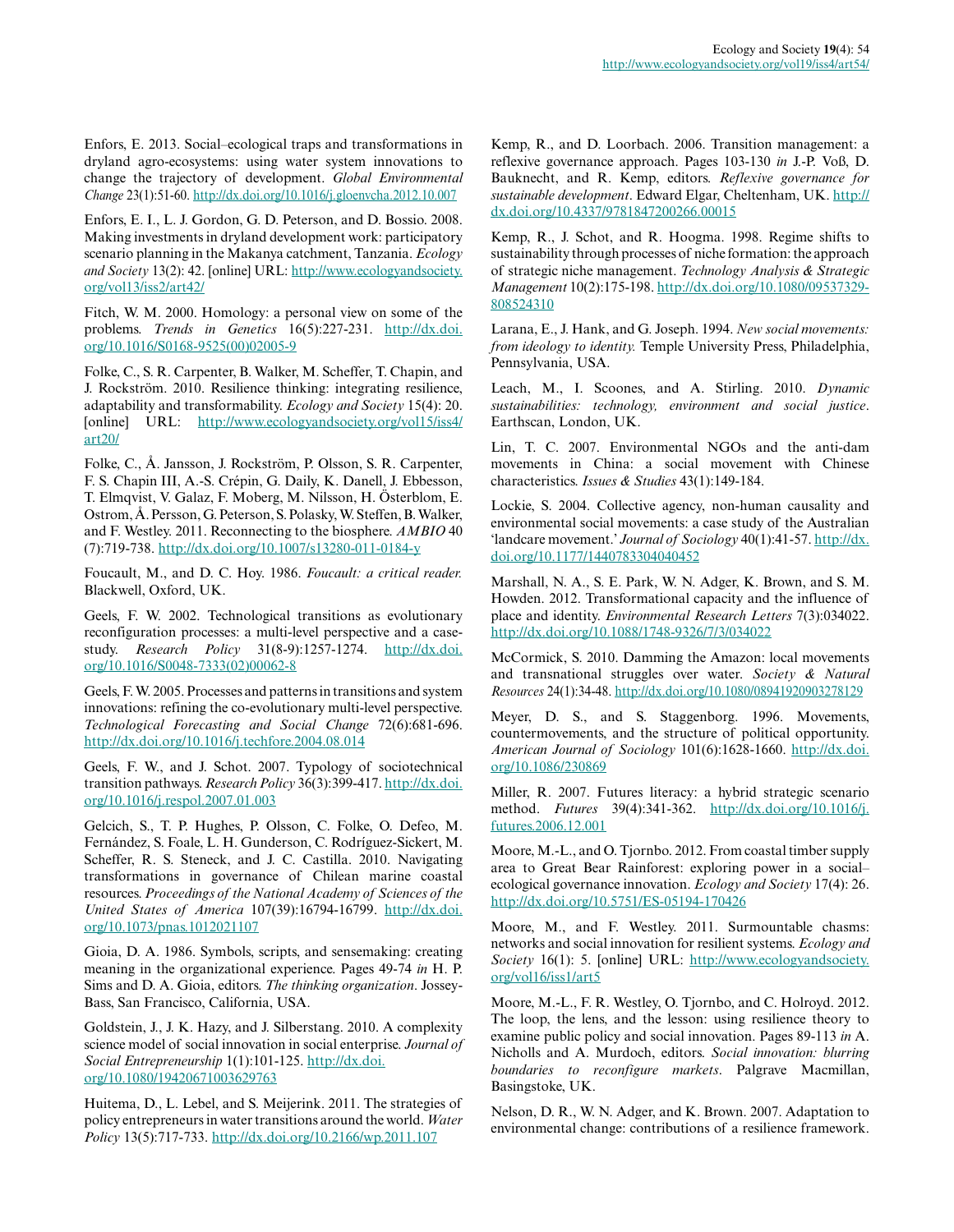*Annual Review of Environment and Resources* 32(1):395-419. [http://dx.doi.org/10.1146/annurev.energy.32.051807.090348](http://dx.doi.org/10.1146%2Fannurev.energy.32.051807.090348)

Nicholls, A., and A. Murdock, editors. 2012. *Social innovation: blurring boundaries to reconfigure markets.* Palgrave Macmillan, Basingstoke, UK. [http://dx.doi.org/10.1057/9780230367098](http://dx.doi.org/10.1057%2F9780230367098)

Nyström, M., A. V. Norström, T. Blenckner, M. de la Torre-Castro, J. S. Eklöf, C. Folke, H. Österblom, R. S. Steneck, M. Thyresson, and M. Troell. 2012. Confronting feedbacks of degraded marine ecosystems. *Ecosystems* 15(5):695-710. [http://](http://dx.doi.org/10.1007%2Fs10021-012-9530-6) [dx.doi.org/10.1007/s10021-012-9530-6](http://dx.doi.org/10.1007%2Fs10021-012-9530-6) 

O'Brien, K. 2012. Global environmental change II: from adaptation to deliberate transformation. *Progress in Human Geography* 36(5):667-676. [http://dx.doi.org/10.1177/0309132511425767](http://dx.doi.org/10.1177%2F0309132511425767) 

Olsson, P., C. Folke, and T. Hahn. 2004. Social-ecological transformation for ecosystem management: the development of adaptive co-management of a wetland landscape in southern Sweden. *Ecology and Society* 9(4): 2. [online] URL: [http://www.](http://www.ecologyandsociety.org/vol9/iss4/art2/) [ecologyandsociety.org/vol9/iss4/art2/](http://www.ecologyandsociety.org/vol9/iss4/art2/)

Olsson, P., C. Folke, and T. P. Hughes. 2008. Navigating the transition to ecosystem-based management of the Great Barrier Reef, Australia. *Proceedings of the National Academy of Sciences of the United States of America* 105(28):9489-9494. [http://dx.doi.](http://dx.doi.org/10.1073%2Fpnas.0706905105) [org/10.1073/pnas.0706905105](http://dx.doi.org/10.1073%2Fpnas.0706905105) 

Olsson, P., L. H. Gunderson, S. R. Carpenter, P. Ryan, L. Lebel, C. Folke, and C. S. Holling. 2006. Shooting the rapids: navigating transitions to adaptive governance of social-ecological systems. *Ecology and Society* 11(1): 18. [online] URL: [http://www.](http://www.ecologyandsociety.org/vol11/iss1/art18) [ecologyandsociety.org/vol11/iss1/art18](http://www.ecologyandsociety.org/vol11/iss1/art18) 

Özen, Ş., and H. Özen. 2009. Peasants against MNCs and the state: the role of the Bergama struggle in the institutional construction of the gold-mining field in Turkey. *Organization* 16 (4):547-573. [http://dx.doi.org/10.1177/1350508409104508](http://dx.doi.org/10.1177%2F1350508409104508) 

Park, S. E., N. A. Marshall, E. Jakku, A. M. Dowd, S. M. Howden, E. Mendham, and A. Fleming. 2012. Informing adaptation responses to climate change through theories of transformation. *Global Environmental Change* 22(1):115-126. [http://dx.doi.](http://dx.doi.org/10.1016%2Fj.gloenvcha.2011.10.003) [org/10.1016/j.gloenvcha.2011.10.003](http://dx.doi.org/10.1016%2Fj.gloenvcha.2011.10.003)

Pelling, M. 2011. *Adaptation to climate change: from resilience to transformation.* Routledge, New York, New York, USA.

Polletta, F. 2004. Culture in and outside institutions. Pages 161-183 *in* D. J. Myers and D. M. Cress, editors. *Authority in contention*. Research in Social Movements, Conflicts, and Change Series, Volume 25. Emerald Group, Bingley, UK. [http://dx.doi.](http://dx.doi.org/10.1016/S0163-786X(04)25007-8) [org/10.1016/S0163-786X\(04\)25007-8](http://dx.doi.org/10.1016/S0163-786X(04)25007-8) 

Riddell, D., O. Tjörnbo, and F. Westley. 2012. Agency and innovation in a phase of turbulent change: conservation in the Great Bear Rainforest. Pages 155-180 *in* K. Golden-Biddle and J. E. Dutton, editors. *Using a positive lens to explore social change and organizations: building a theoretical and research foundation*. Routledge Academic, Oxford, UK.

Rotmans, J., R. Kemp, and M. Van Asselt. 2001. More evolution than revolution: transition management in public policy. *Foresight* 3(1):15-31. [http://dx.doi.org/10.1108/14636680110803003](http://dx.doi.org/10.1108%2F14636680110803003) 

Scheffer, M. 2010. Complex systems: foreseeing tipping points. *Nature* 467(7314):411-412. [http://dx.doi.org/10.1038/467411a](http://dx.doi.org/10.1038%2F467411a) 

Scheffer, M., W. Brock, and F. R. Westley. 2000. Socioeconomic mechanisms preventing optimum use of ecosystem services: an interdisciplinary theoretical analysis. *Ecosystems* 3(5):451-471. [http://dx.doi.org/10.1007/s100210000040](http://dx.doi.org/10.1007%2Fs100210000040) 

Scheffer, M., S. Carpenter, J. A. Foley, C. Folke, and B. Walker. 2001. Catastrophic shifts in ecosystems. *Nature* 413:591-596. [http://dx.doi.org/10.1038/35098000](http://dx.doi.org/10.1038%2F35098000)

Schot, J., R. Hoogma, and B. Elzen. 1994. Strategies for shifting technological systems: the case of the automobile system. *Futures* 26(10):1060-1076. [http://dx.doi.org/10.1016/0016-3287\(94\)90073-6](http://dx.doi.org/10.1016%2F0016-3287%2894%2990073-6) 

Sendzimir, J., P. Magnuszewski, Z. Flachner, P. Balogh, G. Molnar, A. Sarvari, and Z. Nagy. 2007. Assessing the resilience of a river management regime: informal learning in a shadow network in the Tisza River Basin. *Ecology and Society* 13(1): 11. [online] URL: [http://www.ecologyandsociety.org/vol13/iss1/](http://www.ecologyandsociety.org/vol13/iss1/art11/) [art11/](http://www.ecologyandsociety.org/vol13/iss1/art11/)

Seyfang, G., and A. Haxeltine. 2012. Growing grassroots innovations: exploring the role of community-based initiatives in governing sustainable energy transitions. *Environment and Planning C: Government and Policy* 30(3):381-400. [http://dx.doi.](http://dx.doi.org/10.1068%2Fc10222) [org/10.1068/c10222](http://dx.doi.org/10.1068%2Fc10222) 

Smit, B., and J. Wandel. 2006. Adaptation, adaptive capacity and vulnerability. *Global Environmental Change* 16(3):282-292. [http://](http://dx.doi.org/10.1016%2Fj.gloenvcha.2006.03.008) [dx.doi.org/10.1016/j.gloenvcha.2006.03.008](http://dx.doi.org/10.1016%2Fj.gloenvcha.2006.03.008) 

Smith, A., and R. Raven. 2012. What is protective space? Reconsidering niches in transitions to sustainability. *Research Policy* 41(6):1025-1036. [http://dx.doi.org/10.1016/j.respol.2011.12.012](http://dx.doi.org/10.1016%2Fj.respol.2011.12.012) 

Smith, A., and A. Stirling. 2010. The politics of social-ecological resilience and sustainable socio-technical transitions. *Ecology and Society* 15(1): 11. [online] URL: [http://www.ecologyandsociety.](http://www.ecologyandsociety.org/vol15/iss1/art11/) [org/vol15/iss1/art11/](http://www.ecologyandsociety.org/vol15/iss1/art11/)

Smith, A., A. Stirling, and F. Berkhout. 2005. The governance of sustainable socio-technical transitions. *Research Policy* 34 (10):1491-1510. [http://dx.doi.org/10.1016/j.respol.2005.07.005](http://dx.doi.org/10.1016%2Fj.respol.2005.07.005)

Staggenborg, S. 2011. *Social movements.* Oxford University Press, New York, New York, USA.

Tarrow, S. 1998. *Power in movement: social movements and contentious politics.* Cambridge University Press, Cambridge, UK. [http://dx.doi.org/10.1017/CBO9780511813245](http://dx.doi.org/10.1017%2FCBO9780511813245) 

Taylor, L. 2011. Environmentalism and social protest: the contemporary anti-mining mobilization in the province of San Marcos and the Condebamba Valley, Peru. *Journal of Agrarian Change* 11(3):420-439. [http://dx.doi.org/10.1111/j.1471-0366.2011.00313.](http://dx.doi.org/10.1111%2Fj.1471-0366.2011.00313.x) [x](http://dx.doi.org/10.1111%2Fj.1471-0366.2011.00313.x) 

Tilly, C. 2004. *Social movements, 1768-2004.* Paradigm, Boulder, CO. [http://dx.doi.org/10.7208/chicago/9780226803531.003.0008](http://dx.doi.org/10.7208%2Fchicago%2F9780226803531.003.0008)

Tjornbo, O., and F. R. Westley. 2012. Game changers: the big green challenge and the role of challenge grants in social innovation. *Journal of Social Entrepreneurship* 3(2):166-183. [http://dx.doi.org/10.1080/19420676.2012.726007](http://dx.doi.org/10.1080%2F19420676.2012.726007)